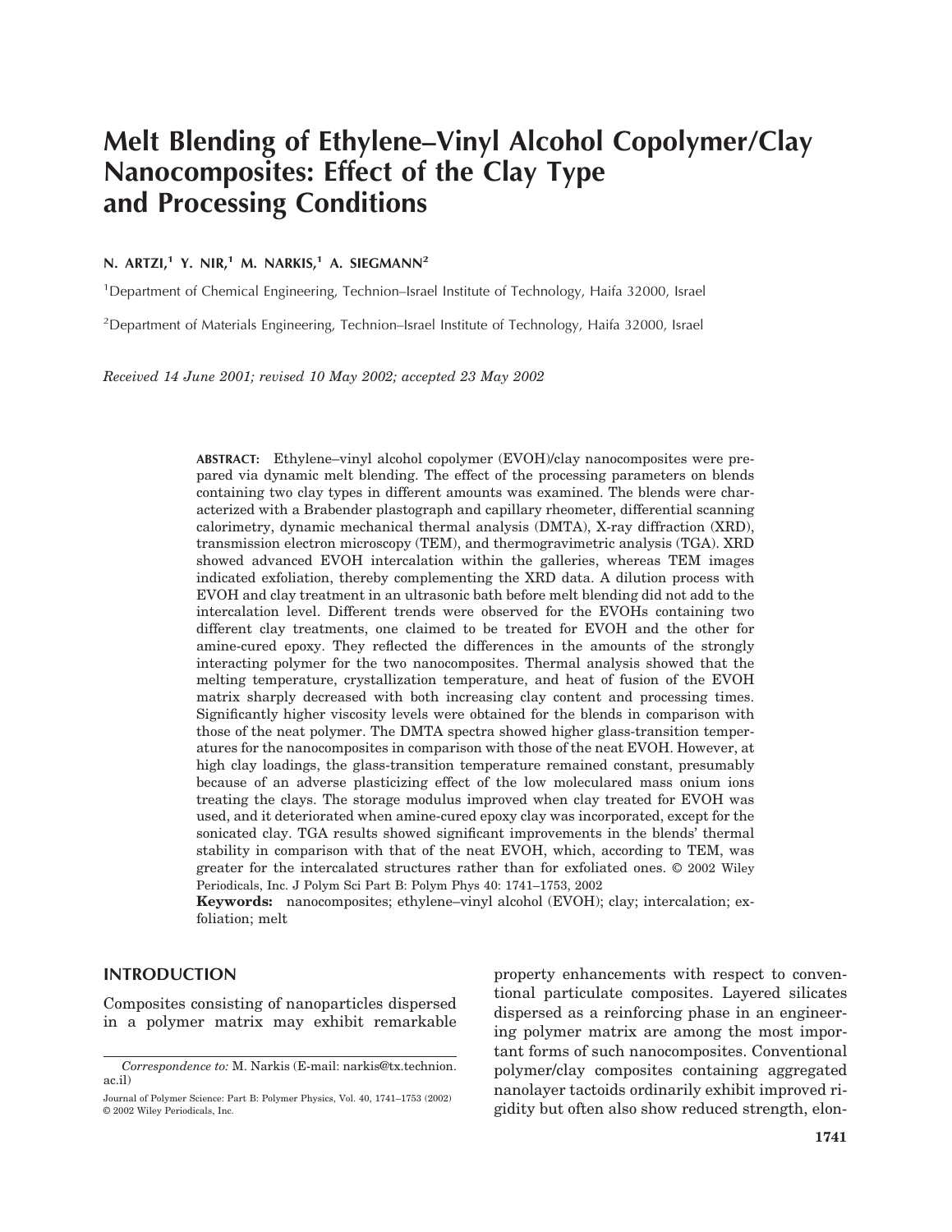gation, and toughness.<sup>1</sup> However, nanocomposites exhibit improved moduli without sacrificing strength and ductility, decreased thermal expansion coefficients, decreased gas permeability, and increased swelling resistance. The transition from conventional composites to nanocomposites requires the clay particles to undergo polymer intercalation and, subsequently, platelet exfoliation. Polymer melt intercalation is a promising approach for fabricating polymer/layered-silicate nanocomposites with conventional polymer processing techniques.2 Intercalation may be formed by the static heating of a mixture of a polymer and a layered silicate above the melting temperature  $(T_m)$  of the polymer. This process can be facilitated with dynamic processes, such as compounding and melt processing.3 A previous study suggested that under such dynamic conditions, in addition to clay particle fracturing, an onionlike delamination process may occur.<sup>4</sup> When the external clay layers are subjected to dynamic high shear stresses, single platelets may delaminate from the layered particles forming the original clay aggregates. This study focuses on the effect of different organically treated clays and processing conditions on the intercalation and exfoliation levels and on the resulting thermal and dynamic mechanical behavior of the generated nanocomposites.

## **EXPERIMENTAL**

## **Materials**

The ethylene–vinyl alcohol copolymer (EVOH) used in this study was a commercial product, containing 32 mol % ethylene, of Kuraray (Japan). Two types of treated clay were used. Nanomer-I.30E (E-clay) was an onium ion-modified montmorillonite mineral. Degradation began at temperatures higher than 300 °C. The organoclay contained 70–75 wt % montmorillonite and 25–30 wt % octadecylamine. It was claimed to be designed for ease of dispersion into amine-cured epoxy resins to form nanocomposites. Nanomer-I.35L (L-clay), a modified montmorillonite mineral containing 60–70 wt % montmorillonite and 30–40 wt % poly(oxyethylene decyloxypropylamine), was claimed to be treated for EVOH resins. Both were obtained from Nanocor (Illinois). The thermal stability of the clays, studied at the melt processing temperature, was confirmed by thermogravimetric analysis (TGA) tests.

#### **Preparation Methods**

Before melt blending, EVOH was ground into a powder. The polymer and clay powders were dried *in vacuo* at 80 and 60 °C, respectively, for 15 h. The components were dry-blended at selected ratios and subsequently melt-mixed in a Brabender plastograph equipped with a 50-cm<sup>3</sup> cell at 230  $^{\circ}$ C and 60 rpm for different periods of times (10–45 min). All the resulting blends were compressionmolded at 230 °C and 980 MPa into 3-mm-thick plaques and were subsequently characterized. Some of the E-clay was treated for 24 h in a deionized water ultrasonic bath. The clay was then vacuum-filtered and dried at 70 °C for 24 h. The purpose of the ultrasonic bath before melt blending was to reduce interlayer interactions and thereby ease the subsequent intercalation and exfoliation steps.

#### **Characterization**

Differential scanning calorimetry (DSC) was employed to characterize the thermal behavior of the composites. A Mettler DSC 30 system, under a nitrogen atmosphere, at a heating rate of 10 °C/ min was used. Samples were heated to a temperature above their  $T_{\text{m}}$ , cooled at the same rate, and subsequently reheated. The melting behavior was determined from the second heating run. The reduced enthalpy was normalized to the EVOH content. Dynamic mechanical properties of the compression-molded samples were measured with a dynamic mechanical thermal analysis (DMTA) system (PerkinElmer series 7) in the three-point bending mode. The system was operated at 1 Hz, under a nitrogen atmosphere, at a heating rate of 3 °C/min. The structure of the composites was examined with a Philips X'PERT X-ray diffraction (XRD) system with a Cu K $\alpha$  radiation source operated at 40 kV and 40 mA and at a scanning rate of 0.5°/min. The blends' phase morphology was studied by electron microscopy. A JEOL JSM 5400 scanning electron microscope was employed for the observation of freeze-fractured and microtomed surfaces. All samples were gold-sputtered before observation. A Philips CM120 transmission electron microscope operated at 120 kV was also used. The images were taken at a nominal underfocus of 4–7 nm, where any amplitude contrast was enhanced with phase contrast. Im-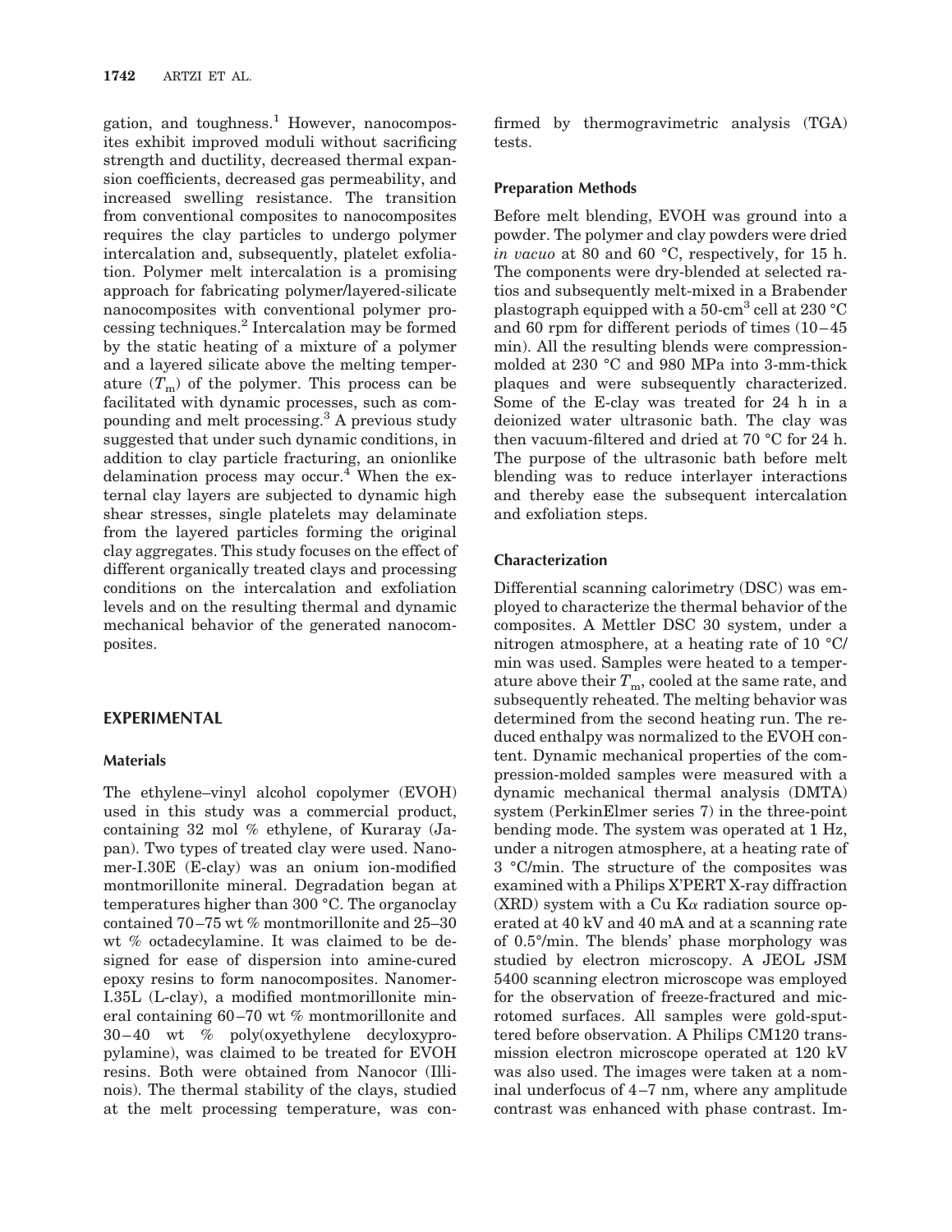

**Figure 1.** Brabender plastograms of neat EVOH, 85/15 EVOH/E-clay, 85/15 EVOH/sonicated E-clay, 95/5 EVOH/E-clay, 95/5 EVOH/E-clay diluted from 85/15 EVOH/E-clay with fresh EVOH, 85/15 EVOH/Lclay, and 95/5 EVOH/L-clay at 230 °C and 60 rpm.

ages were recorded digitally with a Gatan 791 MultiScan charge coupled device (CCD) camera and the Digital Micrograph 3.1 software package. Ultrathin sections were prepared at room temperature with a Reichert Ultracut E ultramicrotome with a glass knife. The apparent viscosity of the melt-mixed samples was measured at 230 °C with an MCR capillary rheometer mounted on an Instron TT-D. A capillary 5 cm (2 in.) in length and 0.127 cm (0.05 in.) in diameter  $(L/D = 40)$  was employed. The extrudate velocity exiting the rheometer die was controlled by the crosshead speed, ranging from 0.05 to 50 cm/min. The force required to maintain the desired volumetric rate was recorded. The samples were further characterized with a TA 2050 thermogravimetric analyzer. Samples were heated under an air atmosphere at a heating rate of 20 °C/min, with the sample weight loss monitored.

## **RESULTS AND DISCUSSION**

#### **Brabender Compounding**

EVOH/clay mixtures were melt-blended in a Brabender plastograph cell. $4$  Figure 1 shows the mixing torque as a function of the mixing time for the following systems: neat EVOH, 85/15 EVOH/Eclay, 85/15 EVOH/sonicated E-clay, 95/5 EVOH/ E-clay, 95/5 EVOH/E-clay diluted from 85/15 EVOH/E-clay with fresh EVOH, 85/15 EVOH/L-

clay, and 95/5 EVOH/L-clay. Two main observations can be made: the plastograms are affected by the clay content, and most of them show an abrupt torque upturn. The latter was suggested  $4$ to result from particle fragmentation, delamination, and the formation of particle networks. The time required for the torque to show a viscosity upturn decreases with the clay content. This trend is similar for the two types of clay studied. Interestingly, with the blending of the 85/15 EVOH/E-clay and fresh EVOH, it takes only 10 min for the torque to rise abruptly and form the 5 wt % EVOH/E-clay composite. It seems that a well-designed compounding/kneading machine should have the potential of producing EVOH/ clay nanocomposites in a single-compoundingstep operation. In another experiment meant to weaken the interlayer forces, the clay was treated in an ultrasonic bath before melt blending. Initially, the torque for the 85/15 EVOH/sonicated E-clay is higher than that of the EVOH/E-clay containing the as received E-clay; however, the abrupt torque rise occurs after a longer time for the former (sonicated). This behavior indicates that the original clay aggregates were ultrasonically fractured at weak planes into smaller aggregates, which resulted in the initial higher melt viscosity. However, the longer mixing time required may indicate that peeling off platelets from the smaller fragmented clay particles is more difficult than from the larger original aggregates. In polymer solution blending with clay or the blending of a polymerizing monomer with clay, intercalation precedes exfoliation, whereas in dynamic melt blending of the EVOH/clay systems, both intercalation and exfoliation processes simultaneously take place along with direct delamination, as we showed previously.<sup>4</sup> This is in agreement with Dennis et al., $^5$  who found that clay fracturing is a result of shearing stacks of platelets apart to make the stacks thinner. Moreover, platelets subjected to dynamic high shear forces are delaminated by peeling apart. Although ultrasonic treatment is known to be useful for solution and monomer intercalation, it may have an adverse effect on melt intercalation and delamination.

#### **XRD**

The gallery spacing between clay platelets within an aggregate structure is indicative of their extent of intercalation and can be determined with XRD.6 Figure 2 shows the XRD pattern of neat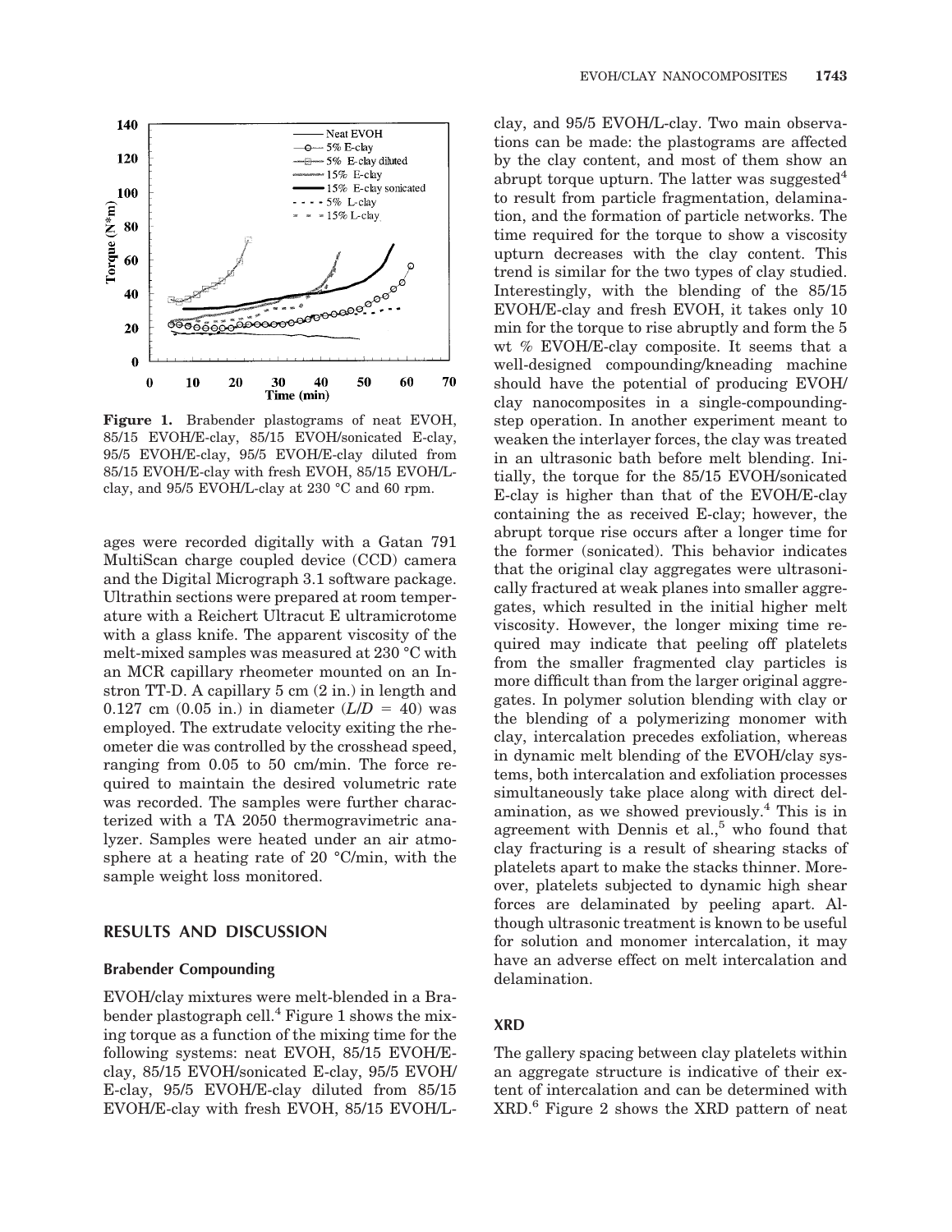

**Figure 2.** XRD patterns of neat EVOH, 85/15 EVOH/E-clay, as received and sonicated clay, and 95/5 EVOH/E-clay directly blended and diluted from 85/15 EVOH/E-clay prepared by 45 min of mixing in the Brabender cell at 230 °C.

E-clay, 85/15 EVOH/E-clay, 85/15 EVOH/sonicated E-clay, 95/5 EVOH/E-clay, and 95/5 EVOH/ E-clay diluted from 85/15 EVOH/E-clay. All blends were characterized after melt mixing in the Brabender machine (as shown in Fig. 1) and compression molding. The increase in the basal spacing of the clay is higher for the lower clay contents. The neat E-clay shows a characteristic peak at  $2\theta = 3.58^{\circ}$  ( $d_{001} = 25$  Å). The incorporation of 15 wt % E-clay into EVOH has resulted in an intercalated structure with a gallery spacing of  $32 \text{ A } (2\theta = 2.72 \text{ }^{\circ}).$  The peaks seen in the smallangle range indicate an order within the composite.<sup>7</sup> The system containing 5 wt  $%$  clay exhibits a characteristic peak at 2.47°  $(d_{001} = 36 \text{ Å})$ , and the diluted system containing 5 wt % clay shows a characteristic peak at 2.67°  $(d_{001} = 33 \text{ Å})$ , similar to that of the 15 wt % E-clay system. It is suggested that the neat EVOH added at a second stage to form the diluted system has a small interaction level with the clay and acts mainly as a diluent. The peaks of the system containing 5% E-clay are broader than those of the corresponding diluted system and the 85/15 EVOH/E-clay. The highly ordered structure is also maintained

in the diluted system, as indicated by the higher order X-ray reflection (Fig. 2). The characteristic peak of the sonicated E-clay is at  $2.7^{\circ}$  ( $d_{001} = 33$ ) Å), very similar to that of the system containing 15 wt % original E-clay. The compounding of the L-clay results in a slight increase in the basal spacing (Fig. 3). The neat clay characteristic peak is at  $3^{\circ}$  ( $d_{001}$  = 29 Å), whereas the 15, 5, and 3 wt % composites show peaks at  $2.7-2.8^{\circ}$  ( $d_{001} = 32$ ) Å). As the clay content decreases, the EVOH crystallinity is higher. The effect of processing time on the 97/3 EVOH/L-clay system was also studied. The characteristic peaks of these composites are approximately at 2.7° for 10–45 min; no clear difference is observed for the basal spacing.

#### **Scanning Electron Microscopy (SEM)**

Observation of the clay dispersion level within the polymer matrix by SEM was first performed on cryogenically fractured surfaces. EVOH/clay fractured surfaces (not shown here) are difficult to study because of the developed structure observed for the neat EVOH. Furthermore, as a result of the high EVOH/clay interaction levels, it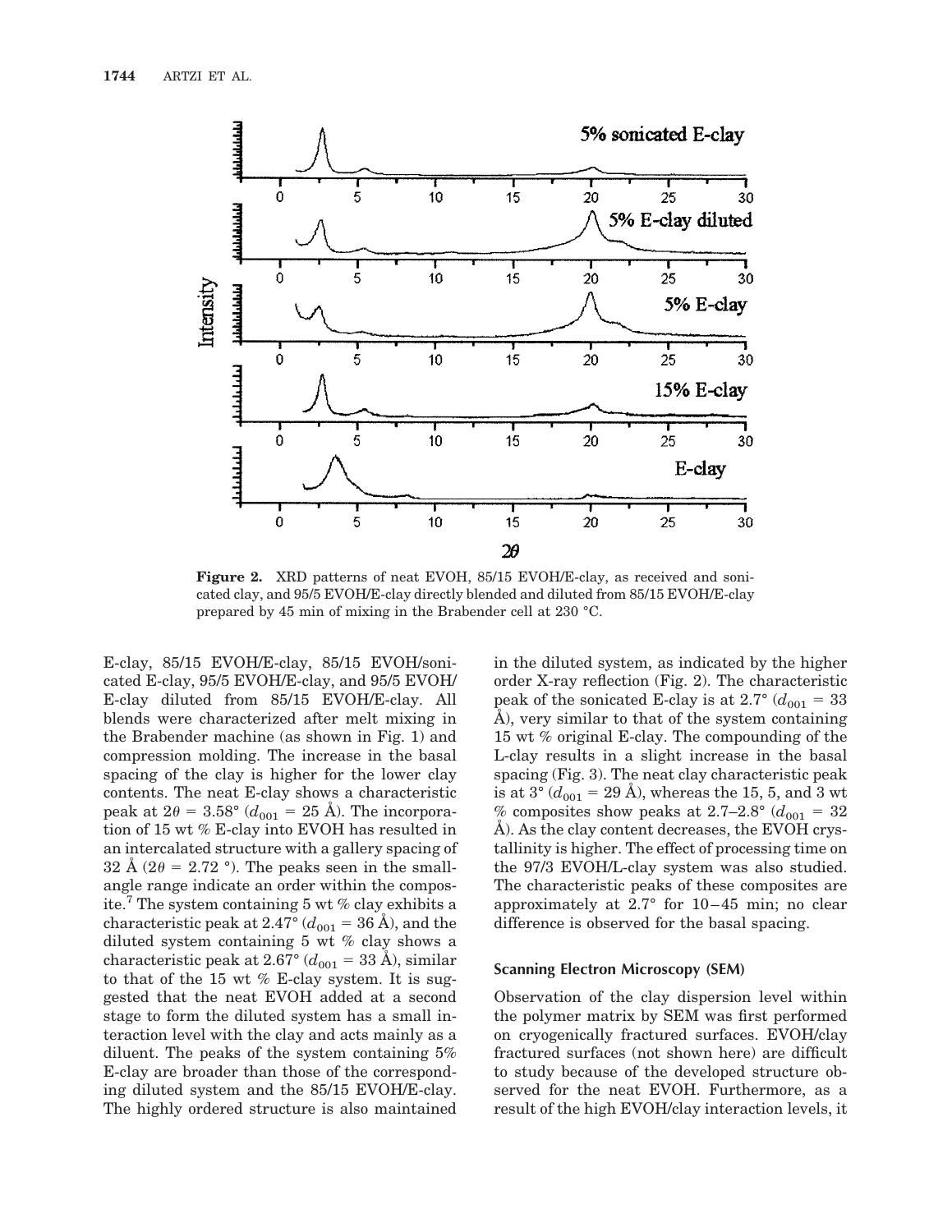

**Figure 3.** XRD patterns of neat EVOH and 97/3, 95/5, and 85/15 EVOH/L-clay prepared by 45 min of mixing in the Brabender cell at 230 °C.

is difficult to distinguish between the two phases. However, microtomed surfaces provide more coherent pictures. The morphology of 85/15 EVOH/ E-clay, 85/15 EVOH/sonicated E-clay, 95/5 EVOH/E-clay, 95/5 EVOH/E-clay diluted from 85/15 EVOH/E-clay with fresh EVOH, 85/15 EVOH/L-clay, and 95/5 EVOH/L-clay is presented in Figure 4. Microtomed samples of neat EVOH (not shown here) exhibit a smooth surface area; therefore, observed foreign particles can be considered to represent the clay phase. The observed elongated voids represent clay particles pulled out by microtoming. Relatively low-magnification micrographs were used to monitor the dispersion of the clay particles within the polymer matrix and the average size of the clay aggregates. The microtomed surfaces show smaller clay particles for L-clay than for E-clay at 5 and 15 wt % clay contents [cf. Fig.  $4(a,c)$  and Fig.  $4(b,d)$ ]. Moreover, the L-clay-containing blend shows significantly fewer clay particles than in the presence of E-clay for the same clay content, implying that the former clay has much smaller clay particles that are below SEM resolution. This is due to enhanced fracturing of the micrometer-scale clay aggregates in the Brabender cell. The fracturing

process may eventually lead to dispersed single platelets in the continuous matrix, that is, delamination, without a preceding intercalation step. A comparison of the 5 wt % E-clay blends directly mixed or otherwise diluted from the 15 wt  $%$  clay blend [cf. Fig. 4(d) and Fig. 4(e)] reveals that the diluted system has larger clay particles. Therefore, the added neat EVOH polymer serves as a diluent, making this process less efficient than the direct process with respect to clay fracturing and delamination. In general, the blends' micrographs contain bimodal populations, aggregates larger than 15  $\mu$ m and many small clay particles that have been fractured during melt mixing, differently from the raw clay characterized by particle distribution between 10 and 25  $\mu$ m and not by modality. Figure 4(f) depicts EVOH containing 15 wt % sonicated E-clay. The 15 wt % sonicated clay blend shows fewer aggregates than the unsonicated one [cf. Fig. 4(f) and Fig. 4(b)], yet the observed remainder particles (of the smaller population size) are larger. The clay was probably fractured in the initial sonication step, and so fewer clay aggregates larger than 15  $\mu$ m can be observed. However, there have been minor clay fracturing and delamination processes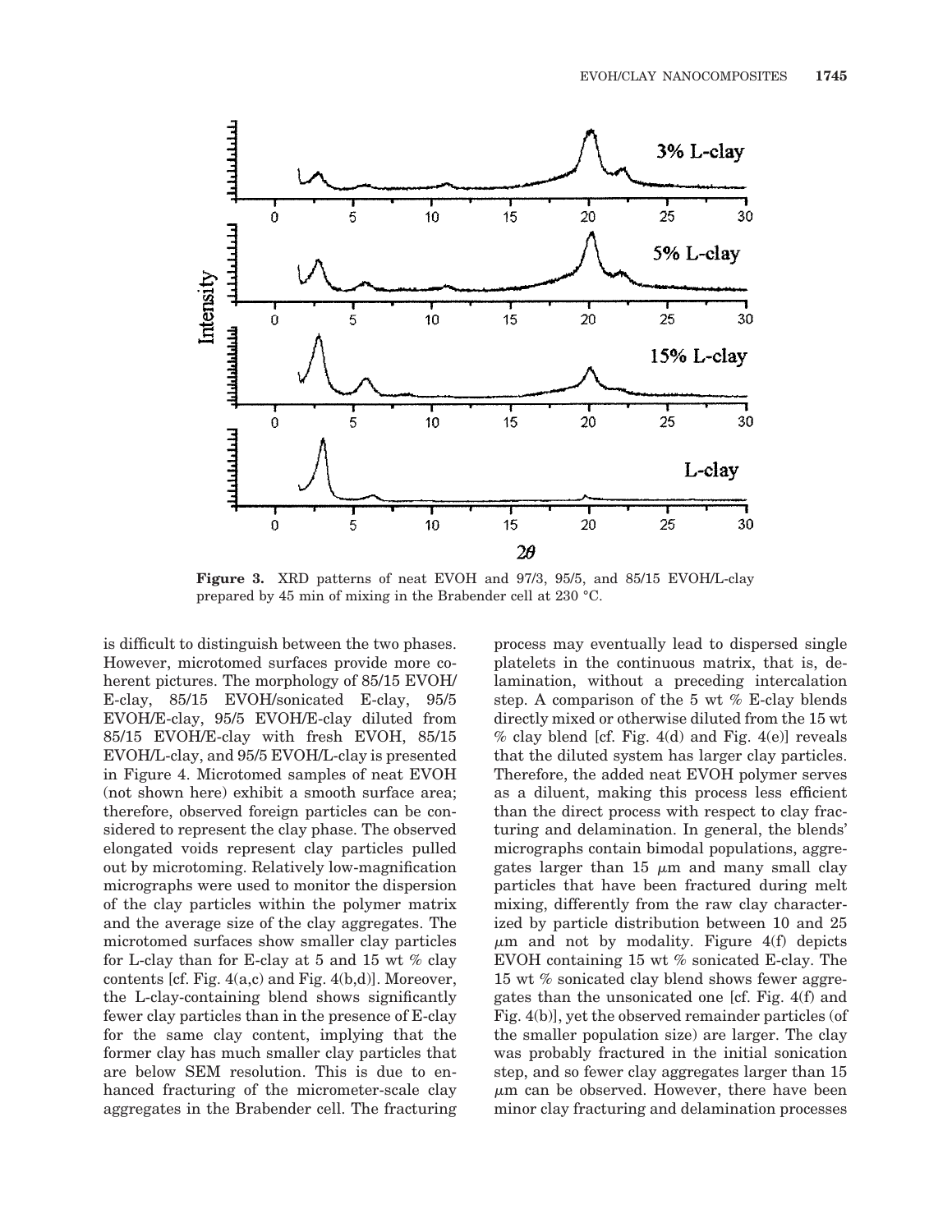

**Figure 4.** SEM micrographs of microtomed surfaces of EVOH/clay blends prepared by mixing in the Brabender cell, at 230 °C: (a) 85/15 EVOH/L-clay, (b) 85/15 EVOH/E-clay, (c) 95/5 EVOH/L-clay, (d) 95/5 EVOH/E-clay, (e) 95/5 EVOH/E-clay diluted from 85/15 EVOH/E-clay, and (f) 85/15 EVOH/sonicated E-clay.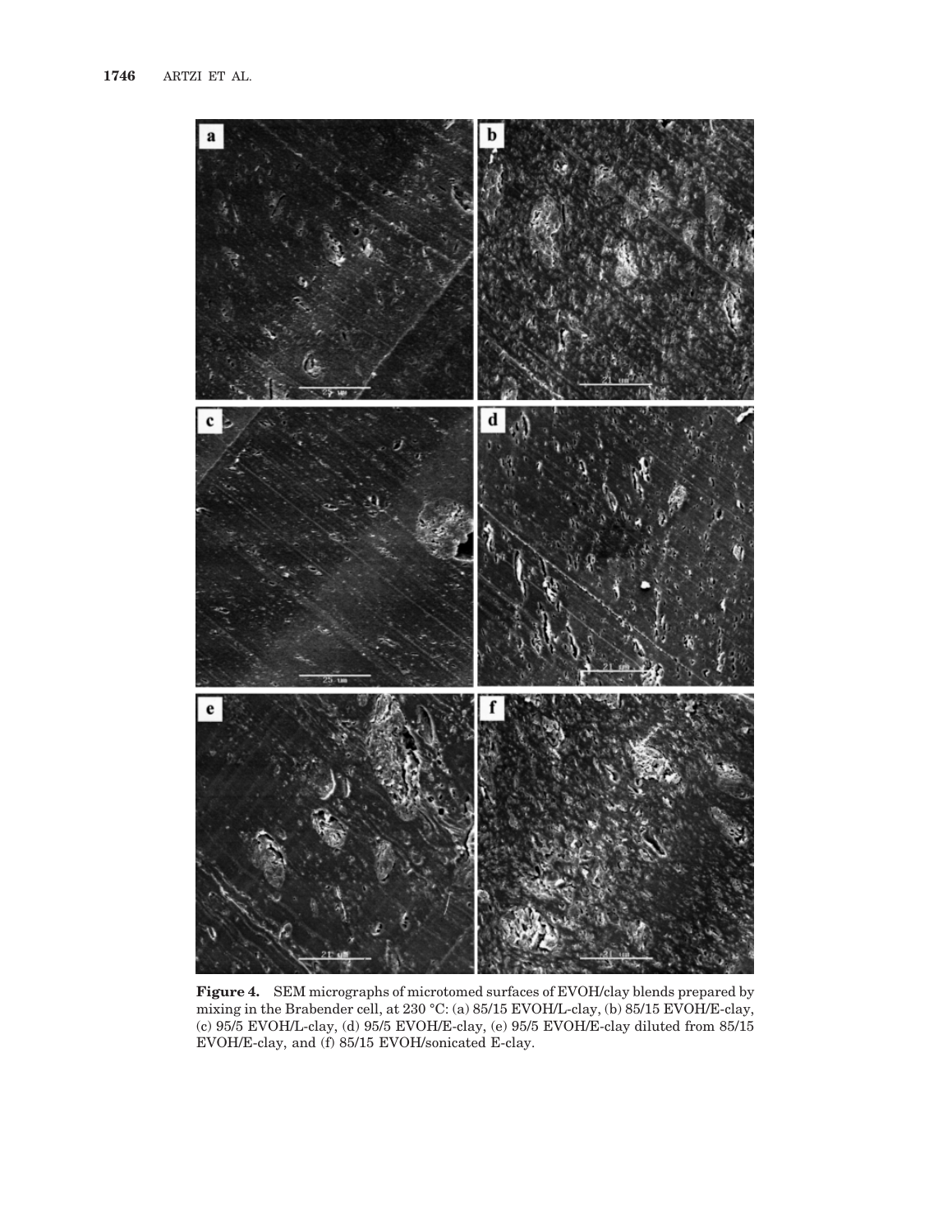

**Figure 5.** TEM micrographs of EVOH blends prepared by mixing in the Brabender cell at 230 °C (bar = 50 nm): (a) 95/5 EVOH/L-clay, (b) 95/5 EVOH/E-clay, (c) 85/15 EVOH/E-clay, and (d) 85/15 EVOH/L-clay.

during the melt blending of those smaller aggregates that ultimately lead to fewer small clay particles.

## **Transmission Electron Microscopy (TEM)**

Individual silicate layers can be observed with TEM; therefore, TEM and XRD provide complementary data.8 Figure 5 shows TEM images of EVOH containing 5 and 15 wt % clay of both types, E and L. The light gray area is the EVOH matrix, and the darker regions are made up of the silicate layers. Both intercalated and delaminated regions can be seen. The intercalated regions [Fig. 5(a,c,d)] have a microstructure similar to that of the treated clay (periodical ordered structure), but the interlayer distance is expanded to 3–4 nm, which is compatible with the XRD results. However, some of the silicate layers are exfoliated into nanometer layers and randomly dispersed in the polymer matrix via dynamic melt mixing [Fig.  $5(a-c)$ ]. The blends exhibit mixed morphology (intercalated and delaminated). The exfoliated structure is more evident

at the lower clay content for both clay types [cf. Fig.  $5(a,b)$  and Fig.  $5(c,d)$ ], as expected. However, the blend containing 5 wt  $\%$  L-clay [Fig. 5(b)] shows regions of fully exfoliated structure.

#### **Capillary Rheometer**

The apparent viscosity of neat EVOH and EVOH containing 5 wt % clay for both clay types is presented in Figure 6. The rheology of various polymer layered-silicate nanocomposites was studied by Giannelis et al. $9$  It was found that intercalated nanocomposites display a shearthinning behavior at low shear rates, where the pure polymer displays a viscosity independent of the shear rate. In contrast, delaminated hybrids obey Newtonian-type behavior at low shear rates. The interpretation of EVOH/clay rheological behavior is complex because it contains anisotropic filler in both intercalated and delaminated states composed of tactoids of different sizes. Moreover, the neat EVOH displays shear-thinning behavior at low shear rates. However, the difference in the melt flow behavior relevant to the melt processing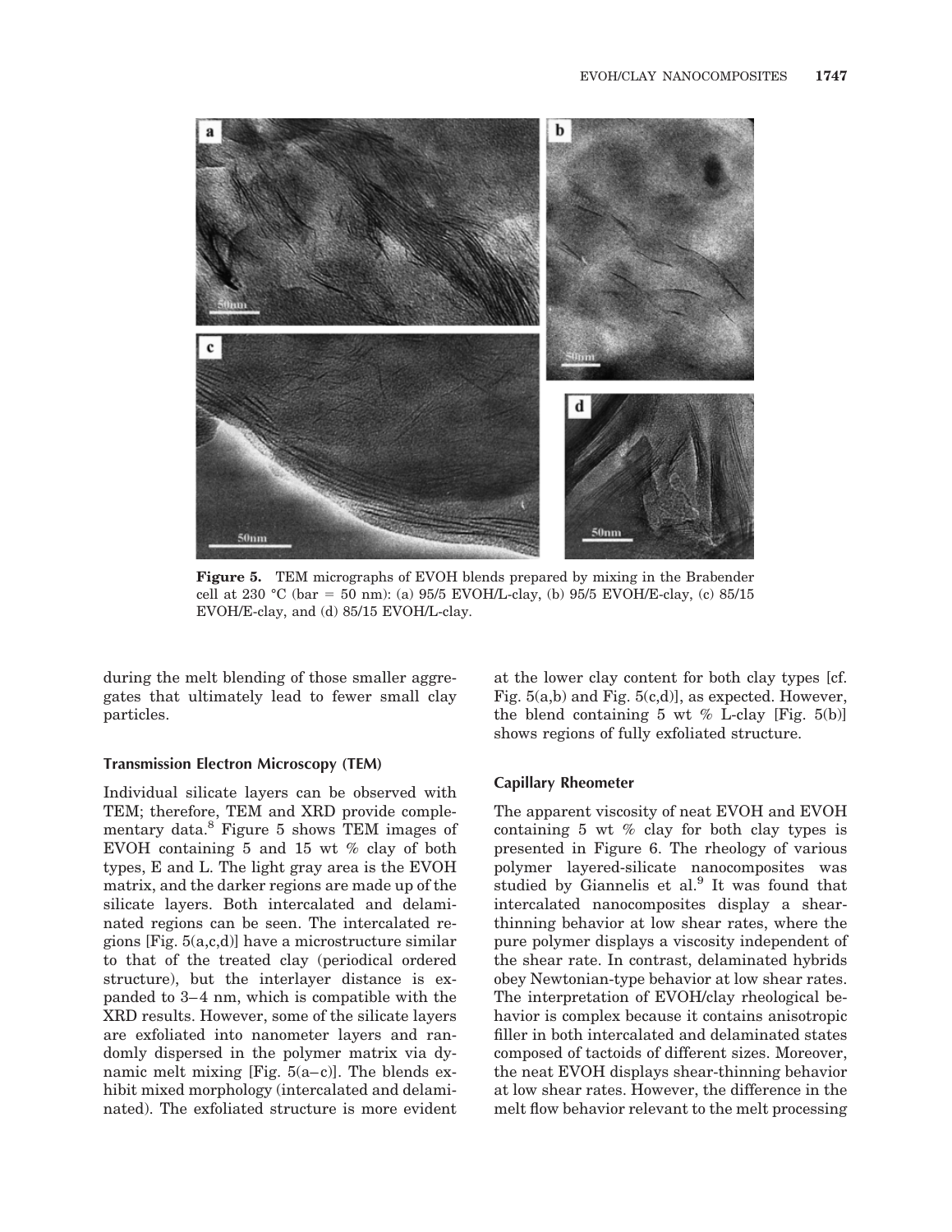

**Figure 6.** Apparent viscosity  $(\eta)$  versus the shear rate of neat EVOH, 85/15 EVOH/E-clay, 95/5 EVOH/Eclay, 85/15 EVOH/L-clay and 95/5 EVOH/L-clay at 230  $\rm ^{\circ}C.$ 

of the blends containing different clay types may provide some insight into the size and distribution of the clay particles within the matrix. Both the composites and the neat polymer exhibit a typical pseudoplastic behavior. The apparent viscosity increases significantly when clay is incorporated, and the clay affects the viscosity throughout the entire range of shear rates studied. The studied range in the case of 5 wt % E-clay was limited by the too high force required, reaching the permitted force limit. Accordingly, higher clay contents could not be studied even at the lower levels of the shear rate. The viscosity increase is a result of the polymer/filler interaction and the formation of gel-like structures at the higher filler contents. The presently studied systems contain much lower clay contents than are usually used for micrometer-scale fillers; however, the effects on the melt rheology are significant, indicating the high interaction levels between EVOH and the treated clay, especially for the E-clay. These results are in agreement with the Brabender data showing an abrupt torque upturn after a certain mixing time that is shorter for E-clay than for L-clay. The increase in the viscosity even at the higher shear rates indicates the existence of platelets dispersed within the matrix. It is possible that these distributed platelets were produced during the melt blending by erosion of clay particles by the dispersive mixing process.10 Because of their large exposed surface area, the apparent viscosity is affected, even at low clay contents.

## **DSC**

The crystallization process in the presence of clay particles, especially clay platelets, was recently reported to result in smaller crystals, which cause lowering of both the melting temperature and enthalpy.<sup>4</sup> It is also suggested that in highly interacting systems (i.e., EVOH/treated clay), the high polymer/clay interaction level hinders the crystallization process, leading to smaller crystallites with defects and lower degrees of crystallization. This is in contrast to polyamide-6 nanocomposites, in which the high surface area of the silicate platelets and their chemical affinity for polyamide-6 have induced a nucleation and lamellar ordering effect.<sup>11</sup> DSC thermograms of neat EVOH, 85/15 EVOH/E-clay, 95/5 EVOH/Eclay, and 95/5 EVOH/E-clay diluted with fresh EVOH from 85/15 EVOH/E-clay are presented in Figure 7(a) showing second heating runs. Significant changes in the EVOH melting behavior are observed. Both  $T_m$  and the enthalpy of melting  $(\Delta H_{\rm m})$  significantly decrease as the clay content increases; the  $T_{\rm m}$  and  $\Delta H_{\rm m}$  reductions are 17.2 °C and 31.8 mJ/g and 20.1 °C and 35.5 mJ/g, for the 5 and 15 wt % clay composites, respectively, relative to the neat EVOH (179.6 °C and 82 mJ/g).

For the diluted system, the reduction in  $T<sub>m</sub>$  and  $\Delta H_{\mathrm{m}}$  (13.7 °C and 28.9 mJ/g), in comparison with the neat EVOH, is smaller than that of the mixture directly blended at a ratio of 95/5 EVOH/Eclay. The EVOH added causes initially a torque/ viscosity decrease when the system melts (compared to the system containing 15 wt % E-clay at the end of the mixing process) and subsequently an abrupt increase in the torque due to the platelet network of the already intercalated/exfoliated 85/15 EVOH/E-clay system. Therefore, the added EVOH acts essentially as a diluent, without causing further intercalation. The  $T<sub>m</sub>$  value of the diluted system reflects a lower interaction level between the added, diluting EVOH and the clay surfaces. Figure 7(b) depicts crystallization runs of neat EVOH, 85/15 EVOH/E-clay, 95/5 EVOH/ E-clay, and 95/5 EVOH/E-clay diluted with fresh EVOH from 85/15 EVOH/E-clay. The reduction in the crystallization temperature  $(T_c)$  is more pronounced as the clay content increases (22.4 and 26.6 °C for 5 and 15% clay, respectively), relative to the neat EVOH, because of the higher interruption of the crystallization process. However, the EVOH in the diluted system crystallizes at a higher temperature, 6.4 °C higher than that of the EVOH in the directly blended system. This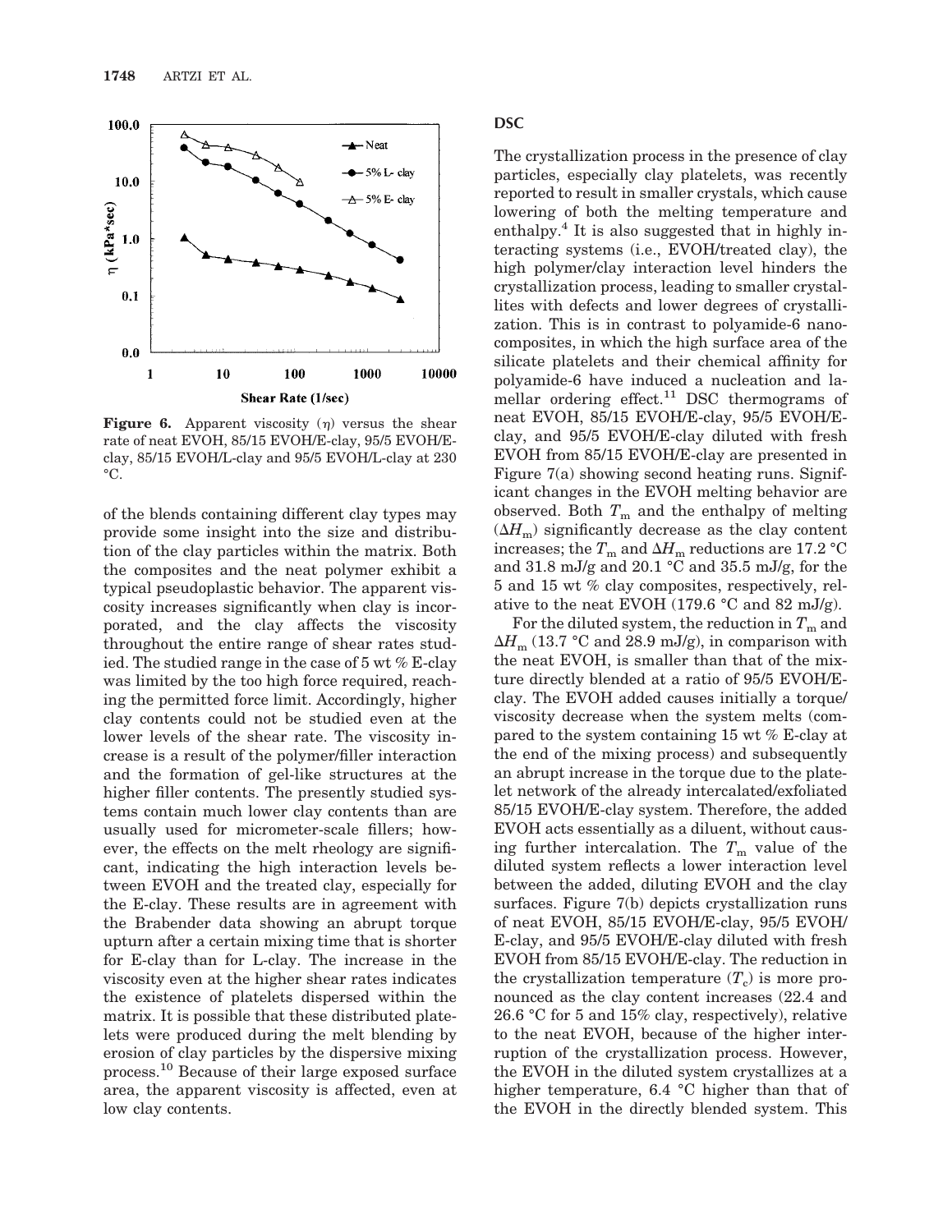

**Figure 7.** DSC (a) second heating runs and (b) cooling runs of neat EVOH, 85/15 EVOH/E-clay, and 95/5 EVOH/E-clay directly blended and diluted from 85/15 EVOH/E-clay prepared by 45 min of mixing in the Brabender cell at 230 °C.

behavior supports the suggestion that the EVOH added at the second stage does not significantly interact with the clay, leading to enhanced crystallization.

The effect of the sonicated treated clay on the thermal behavior is presented in Table 1. The reductions in  $T_m$  and enthalpy values of the EVOH, in the presence of the sonicated treated clay, are 14.4 °C and 25 mJ/g, respectively, in comparison with the neat EVOH. This reduction is lower than for the as-received treated clay blended with EVOH. Therefore, the thermal behavior of EVOH is less affected by the sonicated clay particles. The DSC results are, therefore, in agreement with the torque data shown in Figure 1.

Table 1 shows that the clay type plays an important role in determining the blend's thermal behavior. The reduction in  $T<sub>m</sub>$  and enthalpy values is lower for EVOH in the presence of L-clay than in the presence of E-clay. The higher crystallization degree may be attributed to the lower degree of EVOH intercalation in the presence of L-clay. Because the intercalated polymer chains do not exhibit bulklike crystallization, the fraction of the crystalline polymer should represent the unintercalated fraction, as reported by Vaia et al.3 As there is more bulk polymer in the presence of L-clay, less polymer is attached to the clay platelets, which may lead to the higher  $T<sub>m</sub>$  in the presence of that clay. The reduction in  $T<sub>m</sub>$  and enthalpy values in relation to the neat EVOH for the 5 wt  $\%$  L-clay versus the 15 wt  $\%$  L-clay (Table 1) is lower in comparison with the E-clay.  $T_c$  is higher in the presence of L-clay for both 5 and 15 wt % in comparison with the E-clay blends (Table 1). For the lower clay contents, a higher value of  $T_c$  was found for the two clay types that was due to less interruption of the crystallization process. A different processing duration for the 97/3 EVOH/L-clay has only a slight effect on  $T<sub>m</sub>$ , enthalpy values, and  $T_c$  of the EVOH in the blend (Table 1). However, as processing time increases, the melting and crystallization peaks become broader (not shown here), showing higher crystallite size distribution.

## **DMTA**

Organic onium ion low molecular reagents are frequently used for compatibilization, despite their function as undesirable plasticizers. The plasticizing effect may be clearly observed at high clay loadings.12 The loss modulus curves [Fig. 8(a)] show a higher glass-transition temperature  $(T<sub>g</sub>)$  value for EVOH containing 5 wt % E-clay than neat EVOH because of polymer/clay interactions. However,  $T_g$  decreases to its original value when the clay loading reaches 15 wt %, presumably because of the localized plasticizing effect of the low molecular weight onium ions. The diluted 5 wt % clay system has an intermediate  $T_{g}$  value between that of the neat polymer and the composite containing 5 wt % clay. This behavior supports the conclusion that the polymer part added at the second blending process fully participates in the flow process during melt blending but has a lower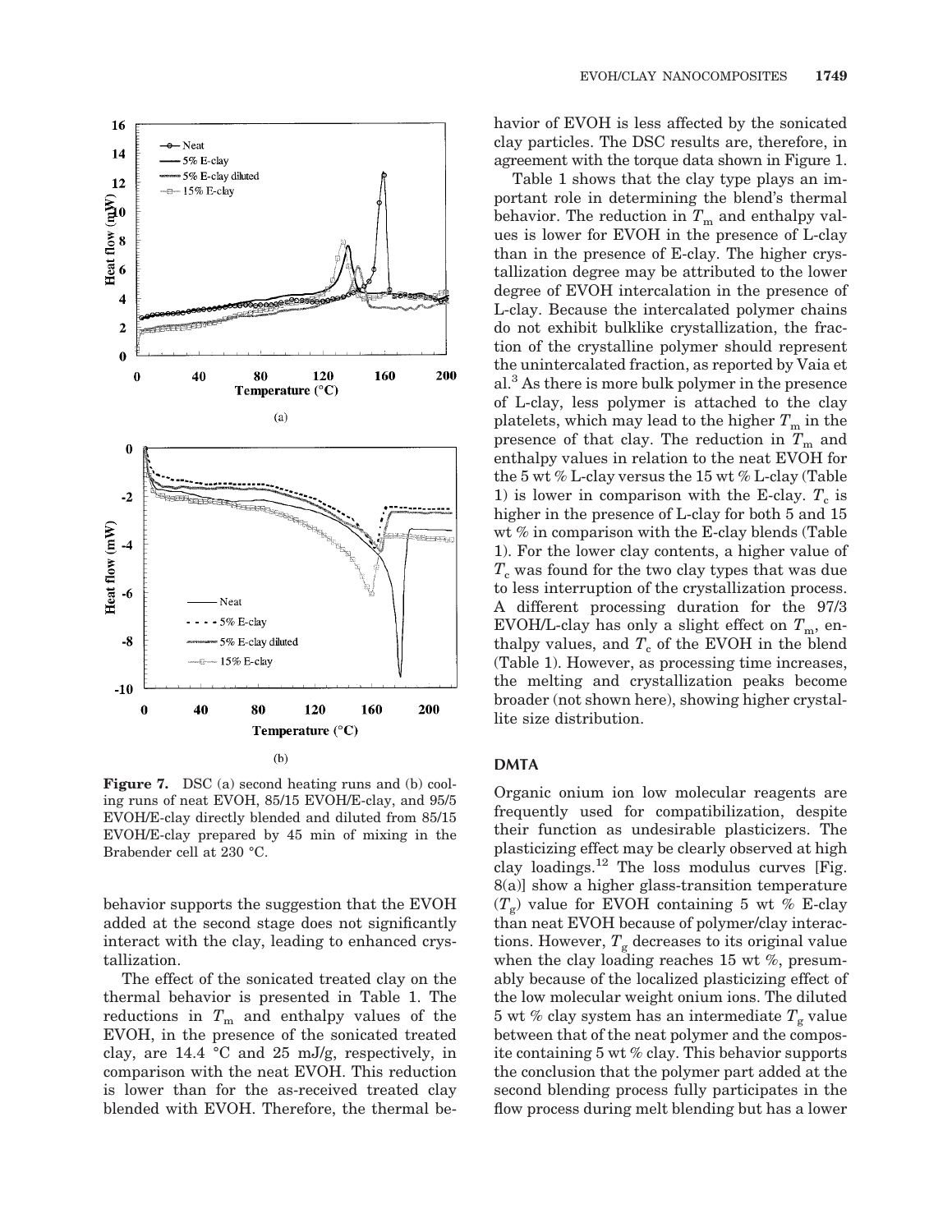| Material                       | $T_c$ (°C) | $\Delta H_c$ (mJ/g) | $T_{\rm m}$ (°C) | $\Delta H_{\rm m}$ (mJ/g) |
|--------------------------------|------------|---------------------|------------------|---------------------------|
| Neat EVOH                      | 159.7      | 60.4                | 179.6            | 82                        |
| $EVOH + 15\%$ E-clay           | 133.1      | 31.9                | 159.5            | 46.5                      |
| $EVOH + 15\%$ sonicated E-clay | 143.1      | 43.2                | 165.2            | 56.7                      |
| $EVOH + 5\% E-clay$            | 137.3      | 42.1                | 162.4            | 50.2                      |
| $EVOH + 5\%$ E-clay diluted    | 143.7      | 41.2                | 165.9            | 53.1                      |
| $EVOH + 15\%$ L-clay           | 140.7      | 31.8                | 164.1            | 54.3                      |
| $EVOH + 5\%$ L-clay            | 152.6      | 50.1                | 174.1            | 66.3                      |
| $EVOH + 3\%$ L-clay, 10 min    | 160.1      | 57.6                | 180.5            | 83.4                      |
| $EVOH + 3\%$ L-clay, 20 min    | 160.9      | 54.6                | 180.2            | 82                        |
| $EVOH + 3\%$ L-clay, 30 min    | 160.7      | 52.2                | 179.5            | 82.6                      |
| $EVOH + 3\%$ L-clay, 45 min    | 158.2      | 53.4                | 179.2            | 77.3                      |

**Table 1.** Thermal Characteristics of EVOH/Clay Nanocomposites

interaction level with the clay. As the clay content increases, damping is higher, representing a larger fraction of the amorphous phase, which supports the DSC results. Nevertheless, for the system containing 15 wt % sonicated clay, the damping is also higher, although the degree of crystallinity is higher, pointing out at another mechanism, such as internal friction.<sup>13</sup> Larger filler particles, namely those with lower surface area, are less effectively attached to the polymer chains, presumably leading to increased internal friction.13 The EVOH/sonicated clay system has larger clay particles and shows a higher damping level. The storage modulus curves [Fig. 8(b)] show modulus reduction, in comparison with the neat EVOH, for all the studied composites throughout the entire temperature range  $(0-100 \degree C)$ , except for the EVOH/sonicated clay composite. Although the filler particles are stiffer than EVOH, the plasticizing effect seems to be dominant, leading to the lower modulus values. The exceptional behavior of the EVOH/sonicated clay system is presently not clear. The modulus of the composites in the rubbery region  $(>50 \degree C)$  is lower than that of the neat polymer [Fig. 8(b)], presumably because of the reduction of the EVOH degree of crystallinity when clay is incorporated. This is also reflected by the lower DSC  $\Delta H_\text{m}$  values. The clay type plays an important role for the mechanical properties. The loss modulus curves of EVOH/Lclay containing different amounts of clay (3, 5, and 15 wt %) are presented in Figure 9(a). Higher  $T<sub>g</sub>$  values for the low clay contents are seen as a result of the high interaction level. This is compensated for the higher clay contents due to the plasticizing effect. Higher damping levels for the higher clay contents are attributed to the larger fraction of the amorphous phase. Interestingly,

the storage modulus in the glassy state [Fig. 9(b)] is higher for all the studied composites in comparison with that of the neat polymer. This is in contrast to the behavior found in the presence of E-clay. The modulus increase, despite the previously described plasticizing effect, may stem from the presence of more delaminated platelets using L-clay, which compensates for the plasticization adverse effect. In the rubbery plateau region, only the modulus of the system containing  $3 \text{ wt } \%$  clay remains higher than that of the neat EVOH because no crystallinity reduction occurs in that case. The effect of processing time is presented in Figure 10. The loss modulus curves of 97/3 EVOH/L-clay [Fig. 10(a)] show higher  $T_g$  values for the extended processing times  $(T_g)$ 's for the 30- and 45-min systems are similar). Because of the buildup of higher interaction levels, accompanied by fracturing and delamination processes generated during the longer mixing time, higher  $T_g$  values occur. This may also lead to restriction of mobility, as reflected by the higher temperatures for initiation of the damping peak. The storage modulus curves [Fig. 10(b)] show enhanced moduli for all the composites throughout the whole temperature range studied (there is no change in crystallinity). The storage modulus shows a significant maximum value for the 20-min-processed system. The modulus for 10-min processing is lower than that for 20 and 30 min, but it is similar to that for the 45-min processing. This may be a result of two different mechanisms: modulus enhancement with processing time resulting from the buildup of platelet networks and reduced modulus resulting from a degradation process of the polymer.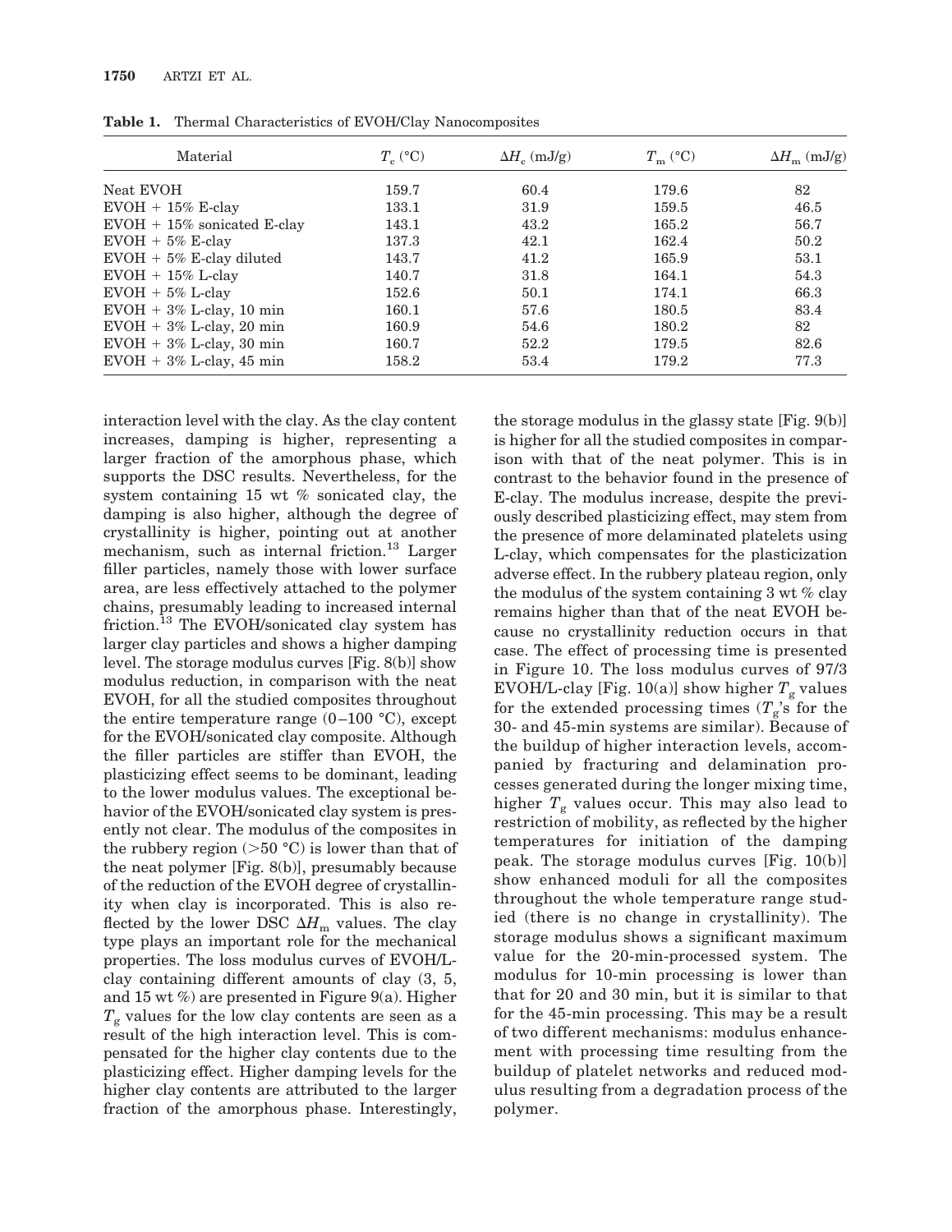

**Figure 8.** (a) Loss modulus and (b) storage modulus of neat EVOH, 85/15 EVOH/E-clay, 85/15 EVOH/sonicated E-clay, and 95/5 EVOH/E-clay directly blended and diluted from 85/15 EVOH/E-clay prepared by 45 min of mixing in the Brabender cell at 230 °C.

## **TGA**

Figure 11 shows TGA thermograms of neat EVOH and EVOH containing 5 and 15 wt % Eclay and L-clay. The clay type and clay amount play an important role in the thermal stability of the blends. The decomposition temperature of neat EVOH is 403 °C (determined at a 50% mass loss). The decomposition temperature increases to 408 and 411 °C in the presence of 5 and 15 wt  $\%$ L-clay and to 415 and 424 °C in the presence of 5 and 15 wt % E-clay, respectively. Therefore, the thermal stability is enhanced by the higher clay

loadings. Furthermore, the thermal stability increases more significantly in the presence of Eclay than in the presence of L-clay for the two clay loadings. The clay platelets have a shielding effect on the matrix and slow the rate of mass loss of the decomposition products. The TGA results combined with the TEM observations actually show that the intercalated nanocomposite (containing E-clay) is more stable than the delaminated one (containing L-clay). This somewhat surprising result is in agreement with the other literature publications.<sup>14,15</sup>



**Figure 9.** (a) Loss modulus and (b) storage modulus of neat EVOH and 97/3, 95/5, and 85/15 EVOH/L-clay prepared by 45 min of mixing in the Brabender cell at 230 °C.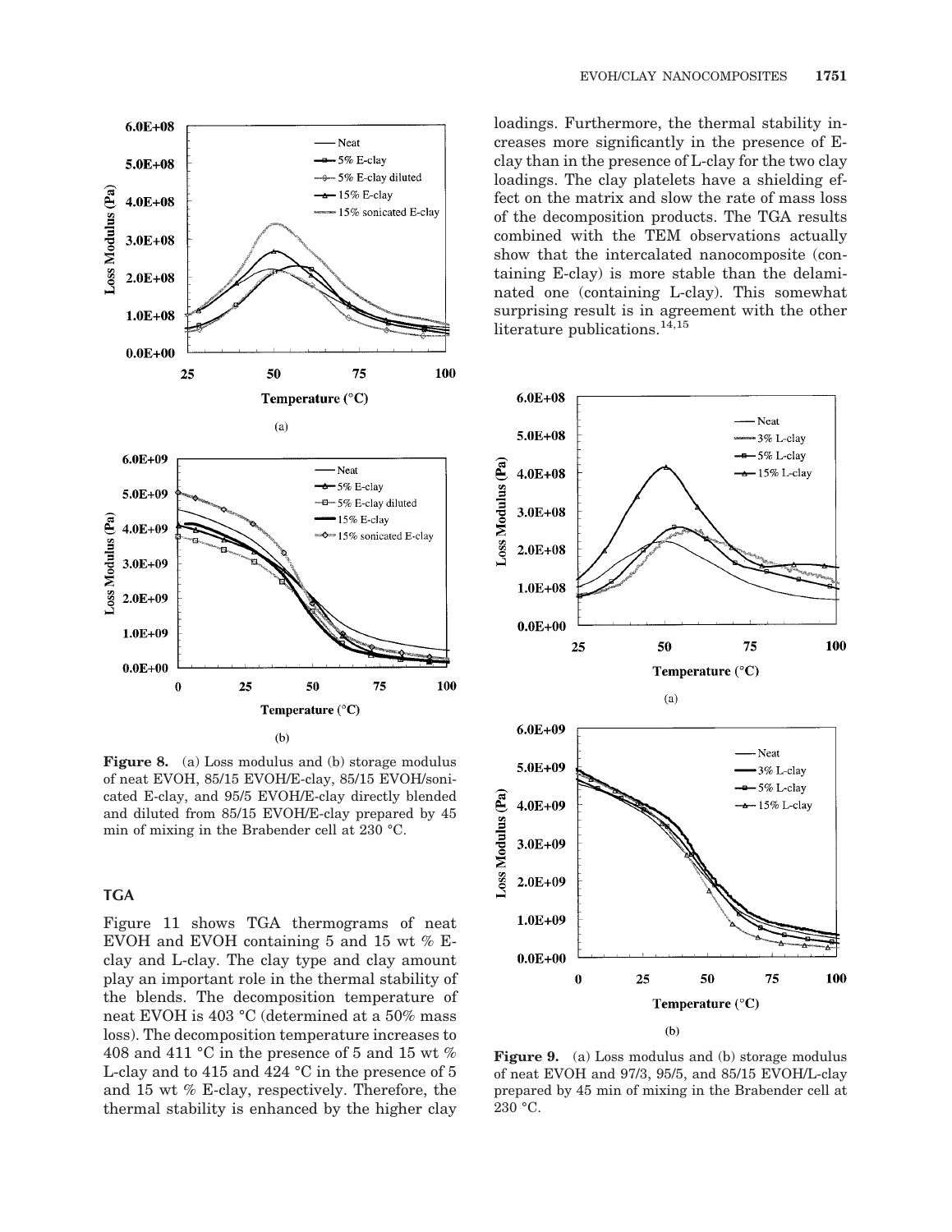## **CONCLUSIONS**

Polymer/clay nanocomposites were produced with melt blending under dynamic conditions, where delamination and interlayer fracturing in addition to an intercalation process took place. XRD results showed that the gallery heights increased; larger changes were attained with the E-clay. TEM showed that the nanocomposites contained both intercalated and delaminated clay layers. The clay type played an important role in structuring during the melt-blending process. In the



Figure 10. (a) Loss modulus and (b) storage modulus of neat EVOH and 97/3 EVOH/L-clay blends prepared at different processing times in the Brabender cell at 230 °C.



**Figure 11.** TGA analysis of neat EVOH, 85/15 EVOH/E-clay, 95/5 EVOH/E-clay, 85/15 EVOH/L-clay, and 95/5 EVOH/L-clay.

EVOH/clay system, both  $T_m$  and  $T_c$  of the polymer decreased with increasing clay content and processing time. The reduction was less significant when L-clay was used. Higher storage moduli were measured when L-clay was used. Opposite trends were observed for the E-clay composites; however, clay sonication before melt blending led to a higher modulus value in comparison with that of the neat EVOH. Higher melt viscosities were realized for the blends than for the neat polymer in capillary rheometry. This was attributed to the high EVOH/clay interaction level and the presence of fragmented smaller clay particles. The onium ions that treated the clays might act as undesirable plasticizers. The blends had higher thermal stability than the neat polymer, which according to TEM micrographs was more significant in the intercalated structures. In general, different treatments and processing conditions lead to property changes, which imply the significance of these parameters on the performance of the resulting nanocomposites.

The authors are grateful to the Israel Ministry of Science and Culture for partially supporting the nanocomposite project. N. Artzi acknowledges the generous Levi Eshkol scholarship from the Israel Ministry of Science and Culture.

## **REFERENCES AND NOTES**

1. LeBaron, P. C.; Wang, Z.; Pinnavaia, T. J. Appl Clay Sci 1993, 15, 11.